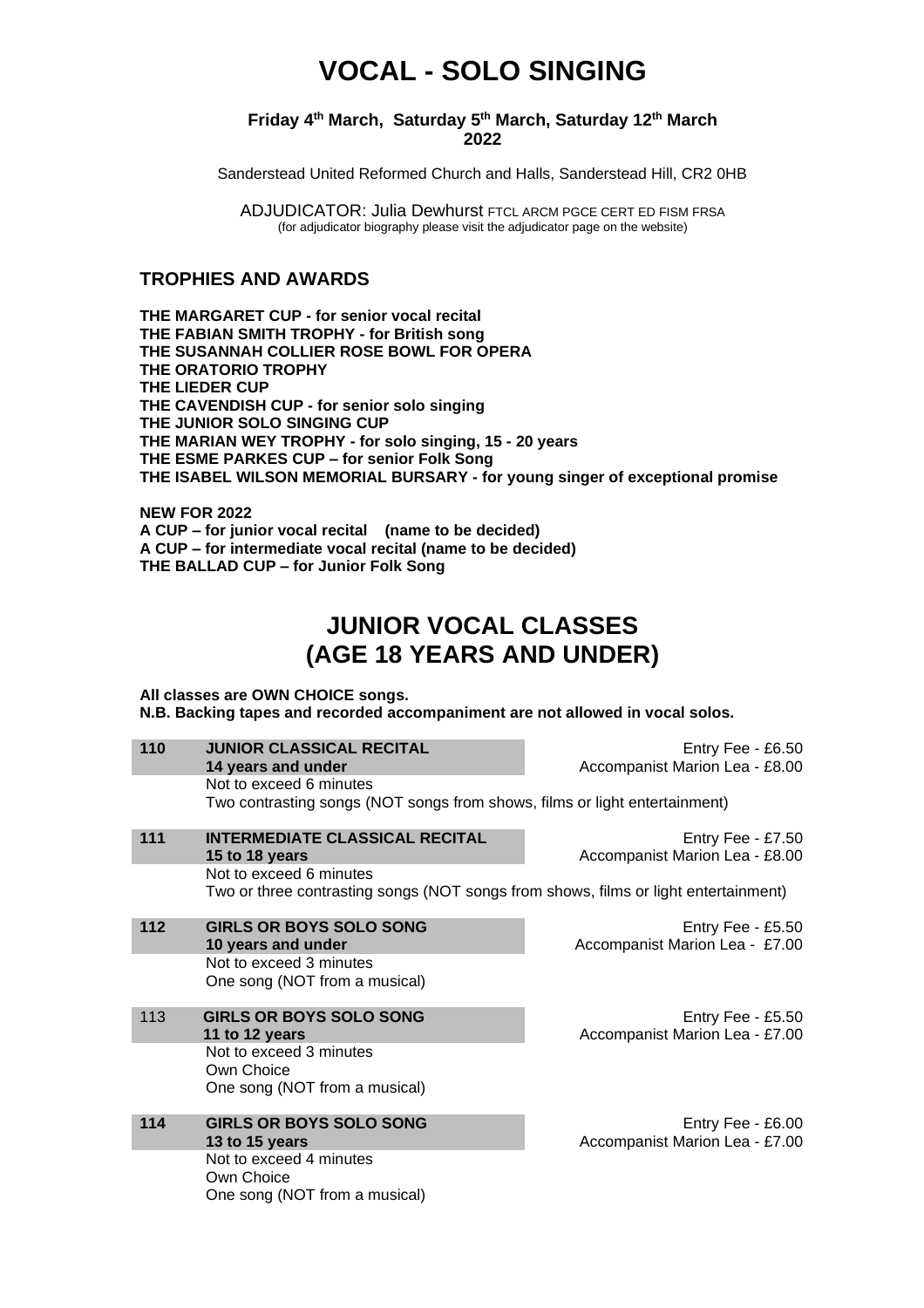| 115 | <b>GIRLS OR BOYS SOLO SONG</b>                    | Entry Fee - £6.00                                   |
|-----|---------------------------------------------------|-----------------------------------------------------|
|     | 16 to 18 years<br>Not to exceed 4 minutes         | Accompanist Marion Lea - £7.00                      |
|     | Own Choice                                        |                                                     |
|     | One song (NOT from a musical)                     |                                                     |
| 116 | <b>BRITISH SONG</b>                               | Entry Fee - £5.50                                   |
|     | 13 to 15 years<br>Not to exceed 3 minutes         | Accompanist Marion Lea - £7.00                      |
|     | Own Choice                                        |                                                     |
|     | One British song (NOT from a musical)             |                                                     |
| 117 | <b>BRITISH SONG</b>                               | Entry Fee - £6.00                                   |
|     | 16 to 18 years                                    | Accompanist Marion Lea - £7.00                      |
|     | Not to exceed 4 minutes<br>Own Choice             |                                                     |
|     | One British song (NOT from a musical)             |                                                     |
| 118 | <b>FOLK SONG</b>                                  | Entry Fee - £5.50                                   |
|     | 12 years and under                                |                                                     |
|     | Not to exceed 3 minutes<br>Own Choice             |                                                     |
|     | One genuine unaccompanied folk song               |                                                     |
| 119 | <b>FOLK SONG</b>                                  | Entry Fee - £6.00                                   |
|     | 13 to 18 years                                    |                                                     |
|     | Not to exceed 4 minutes                           |                                                     |
|     | Own Choice<br>One genuine unaccompanied folk song |                                                     |
|     |                                                   |                                                     |
| 120 | <b>SACRED</b>                                     | Entry Fee - £5.50                                   |
|     | 12 years and under                                | Accompanist Marion Lea - £7.00                      |
|     | Not to exceed 3 minutes<br>Own Choice             |                                                     |
|     | A sacred song, air or hymn                        |                                                     |
| 121 | <b>SACRED</b>                                     | Entry Fee - £6.00                                   |
|     | 13 to 18 years                                    | Accompanist Marion Lea - £7.00                      |
|     | Not to exceed 4 minutes<br>Own Choice             |                                                     |
|     | A sacred song, air or hymn                        |                                                     |
| 122 | <b>SONG FROM THE SHOWS</b>                        | Entry Fee - £5.50                                   |
|     | 12 years and under                                | Accompanist Marion Lea - £7.00                      |
|     | Not to exceed 3 minutes<br>Own Choice             |                                                     |
|     | One song from any musical                         |                                                     |
|     |                                                   |                                                     |
| 123 | <b>SONG FROM THE SHOWS</b><br>13 to 15 years      | Entry Fee - £5.50<br>Accompanist Marion Lea - £7.00 |
|     | Not to exceed 4 minutes                           |                                                     |
|     | Own Choice<br>One song from any musical           |                                                     |
|     |                                                   |                                                     |
| 124 | <b>SONG FROM THE SHOWS</b><br>16 to 18 years      | Entry Fee - £6.00<br>Accompanist Marion Lea - £7.00 |
|     | Not to exceed 5 minutes                           |                                                     |
|     | Own Choice                                        |                                                     |
|     | One song from any musical                         |                                                     |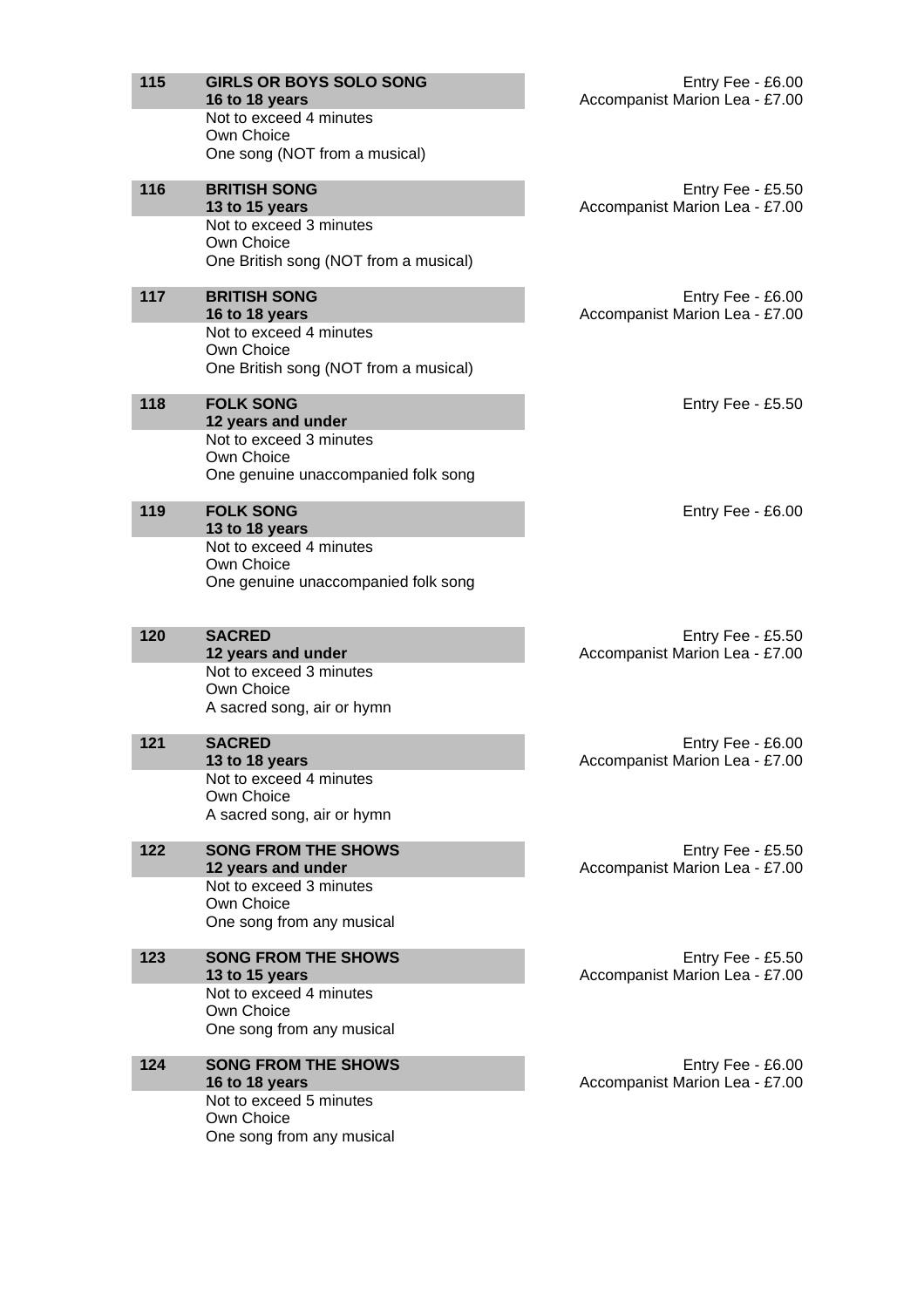#### **125 JAZZ STANDARD / POP BALLAD Up to 18 years**

Not to exceed 4 minutes

Own Choice Any traditional jazz standard or pop ballad with accompaniment (NO electronics or CDs)

**CLASSES 126-128 ARE CLOSED CLASSES - open only to performers who have not won a first place, with honours or above, at any previous Festival at date of entry.**

| 126 | <b>GIRLS OR BOYS SOLO SONG</b><br>10 years and under                                       | Entry Fee - £5.50<br>Accompanist Marion Lea - £7.00 |
|-----|--------------------------------------------------------------------------------------------|-----------------------------------------------------|
|     | Not to exceed 3 minutes                                                                    |                                                     |
|     | Own Choice<br>One song (NOT from a musical)                                                |                                                     |
|     |                                                                                            |                                                     |
| 127 | <b>GIRLS OR BOYS SOLO SONG</b>                                                             | Entry Fee - £5.50                                   |
|     | 11 to 13 years<br>Not to exceed 3 minutes                                                  | Accompanist Marion Lea - £7.00                      |
|     | Own Choice                                                                                 |                                                     |
|     | One song (NOT from a musical)                                                              |                                                     |
| 128 | <b>GIRLS OR BOYS SOLO SONG</b>                                                             | Entry Fee - £6.00                                   |
|     | 14 to 18 years                                                                             | Accompanist Marion Lea - £7.00                      |
|     | Not to exceed 4 minutes<br>Own Choice                                                      |                                                     |
|     | One song (NOT from a musical)                                                              |                                                     |
|     |                                                                                            |                                                     |
| 129 | <b>OPERA</b>                                                                               | Entry Fee - £6.00                                   |
|     | 14 to 18 years<br>Not to exceed 4 minutes                                                  | Accompanist Marion Lea - £7.00                      |
|     | Own Choice                                                                                 |                                                     |
|     | An aria from any opera, Light Operetta or Gilbert & Sullivan sung in the original language |                                                     |
| 130 | <b>LIEDER</b>                                                                              | Entry Fee - £6.00                                   |
|     | 14 to 18 years                                                                             | Accompanist Marion Lea - £7.00                      |
|     | Not to exceed 4 minutes<br>Own Choice                                                      |                                                     |
|     | A lied by Brahms, Mahler, Mendelssohn, Schubert, Wolf, Schumann or Richard Strauss         |                                                     |
|     | sung in the original language.                                                             |                                                     |
| 131 | <b>DUET OR TRIO</b>                                                                        | Entry Fee - £7.50                                   |
|     | 18 years and under                                                                         | Accompanist Marion Lea - £7.00                      |
|     | Not to exceed 4 minutes                                                                    |                                                     |
|     | Own Choice                                                                                 |                                                     |
|     | One song from Opera, Musical Show, Oratorio or Part Song (only one voice to a part)        |                                                     |
| 132 | <b>VOCAL SOLO playing own accompaniment</b>                                                | Entry Fee - £6.00                                   |
|     | 18 years and under<br>Not to exceed 5 minutes                                              |                                                     |
|     | Own Choice                                                                                 |                                                     |
|     |                                                                                            |                                                     |
| 133 | JUNIOR MUSIC THEATRE RECITAL                                                               | Entry Fee - £7.50                                   |
|     | 15 to 18 years<br>Not to exceed 10 minutes                                                 | Accompanist Marion Lea - £8.00                      |
|     | Own Choice                                                                                 |                                                     |
|     | Two songs from any musical (film or theatre)                                               |                                                     |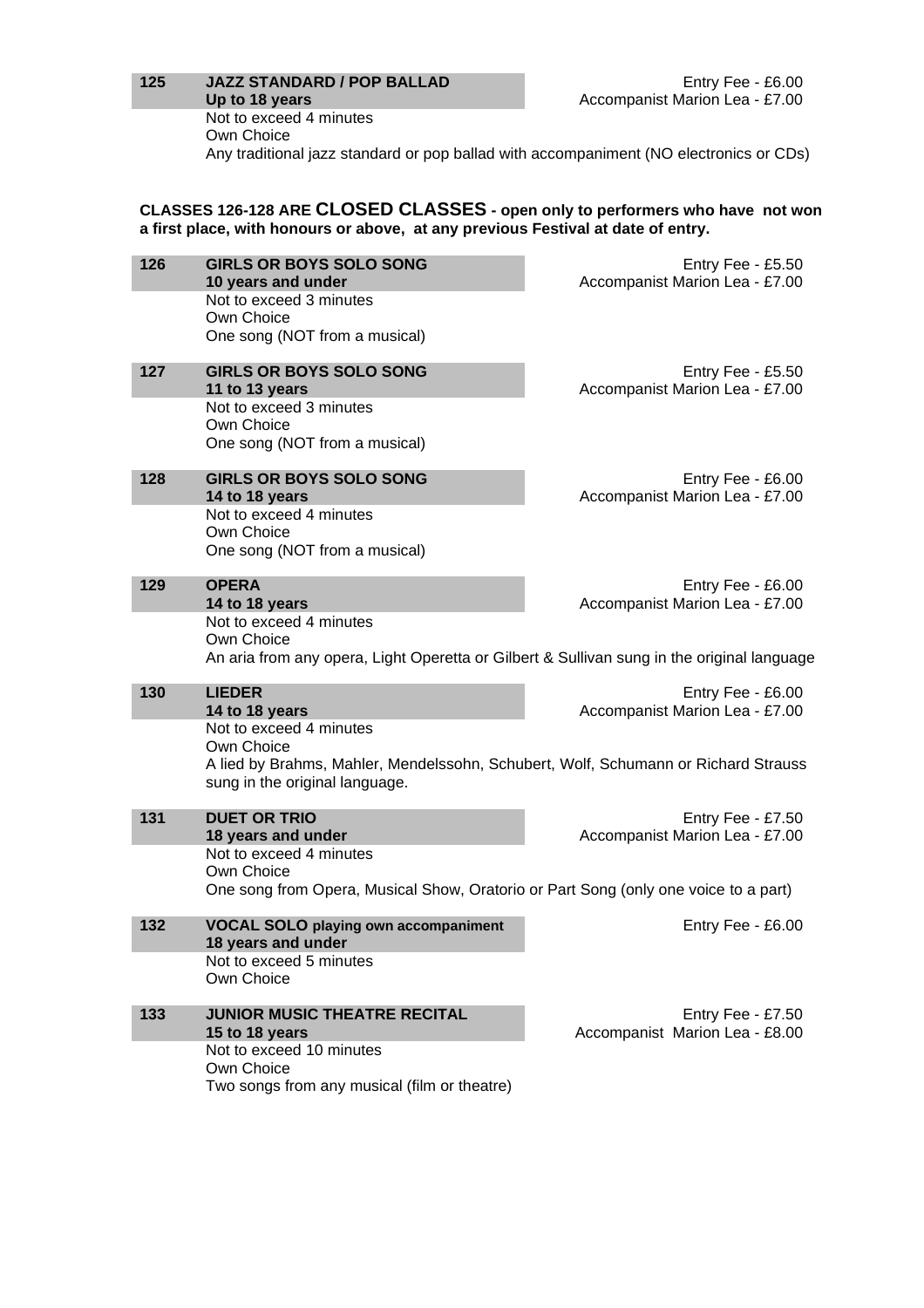# **SENIOR VOCAL CLASSES (MINIMUM AGE 19 YEARS)**

### **All classes are OWN CHOICE songs. N.B. Backing tapes and recorded accompaniment are not allowed in vocal solos. 140 SENIOR CLASSICAL RECITAL CLASS** Entry Fee - £8.50 Accompanist Marion Lea - £9.00 Not to exceed 10 minutes Own Choice Three contrasting songs from memory (NOT opera or oratorio, theatre or light entertainment) **141 BRITISH SONG** Entry Fee - £6.50 Accompanist Marion Lea - £7.00 Not to exceed 4 minutes Own Choice One song **142 ORATORIO** Entry Fee - £6.50 Accompanist Marion Lea - £7.00 Not to exceed 5 minutes Own Choice One aria, with or without recitative from an Oratorio or Sacred Cantata **143 OPERA** Entry Fee - £6.50 Accompanist Marion Lea - £7.00 Not to exceed 5 minutes Own Choice One aria, with or without recitative from any grand Opera, Light Operetta or Gilbert & Sullivan, to be sung in the original language **144 LIEDER** Entry Fee - £6.50 Accompanist Marion Lea - £7.00 Not to exceed 5 minutes Own Choice A lied by Brahms, Mahler, Mendelssohn, Schubert, Wolf, Schumann or Richard Strauss sung in the original language **145 SONG IN ORIGINAL LANGUAGE Entry Fee - £6.50** Accompanist Marion Lea - £7.00 Not to exceed 4 minutes Own Choice A song from any country except Britain or Germany, to be sung in the original language **146 FOLK SONG Entry Fee - £6.50** Not to exceed 4 minutes Own Choice One genuine unaccompanied folk song **147 OPEN CLASS Entry Fee - £6.50** Accompanist Marion Lea - £7.00 Not to exceed 4 minutes Own Choice One song **148 CLOSED CLASS** Entry Fee - £6.50 Accompanist Marion Lea - £7.00 Not to exceed 4 minutes Own Choice One song

**(Performers must not have won any class at any Festival prior to the date of entry)**